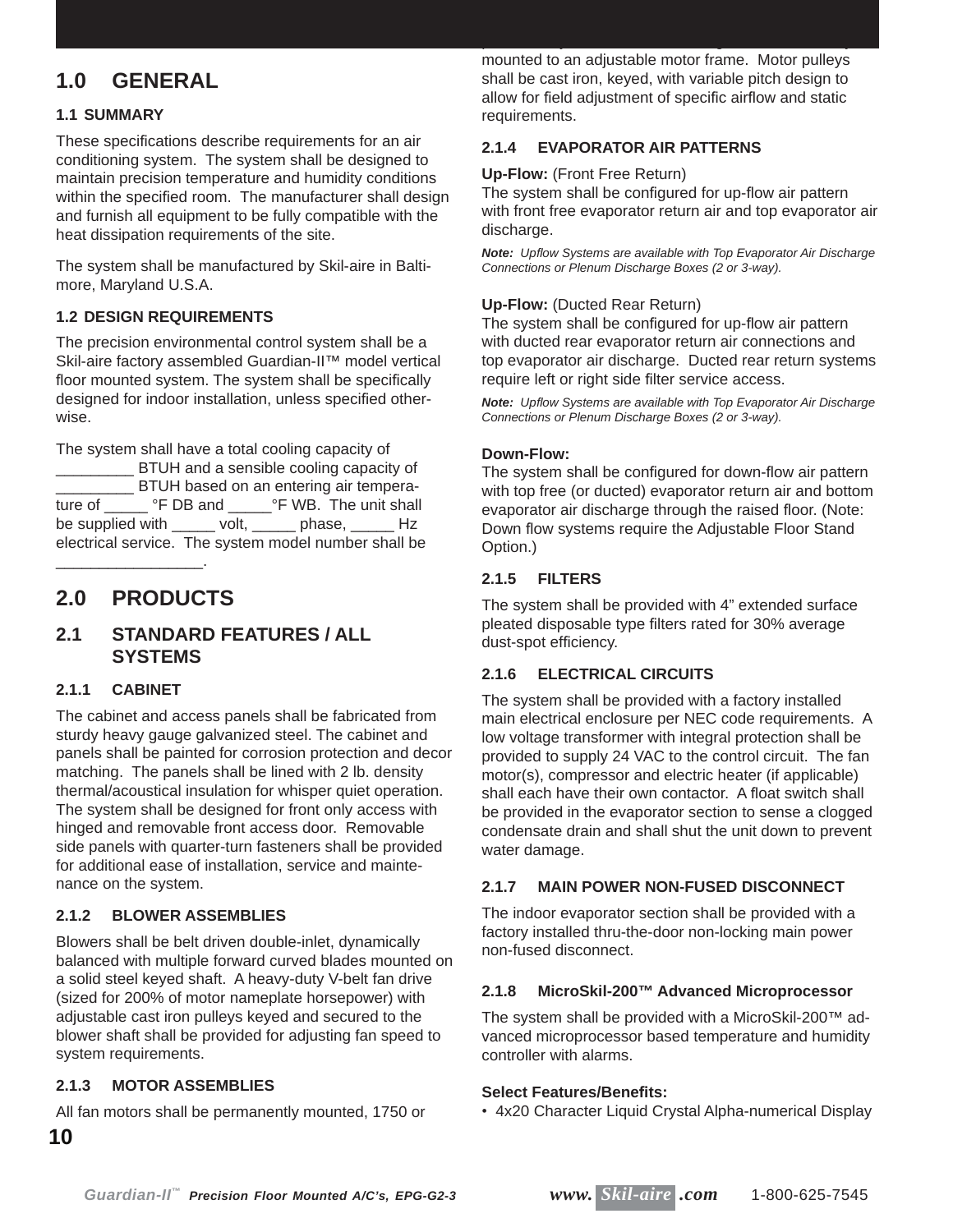- User Configurable
- Run-Time Hours
- Current Unit Mode Status
- Alarm Status
- Digital & Analog Inputs / Outputs
- Temperature Anticipation
- Remote Stop / Start Contact
- Summary Alarm Contact
- Automatic or Manual (selectable) Restart After Power Loss
- Sequential Load After Restart
- Recovery Delay
- Compressor Short Cycle Timers
- Cold Start Time Delay
- Security Password Access
- Self-Diagnostics
- Service Mode

# **Unit Status Display**

The control system shall display current unit functions and room status (if applicable):

- Current Dry Bulb Temp Set Point
- Current Relative Humidity Set Point
- System ON/OFF
- Cooling
- Heating
- Humidifying
- Dehumidifying
- Reheating
- Actual Room DB Temperature
- Actual Room Relative Humidity

# **Alarm Conditions:**

Alarm conditions activate an audible and visual indicator plus close a summary alarm dry contact connection. The control system shall alert to the following alarm conditions (if applicable):

- High Temperature Dirty Filter
- Low Temperature Smoke Detection
- High Humidity Firestat
- Low Humidity Leak Detection
- High Head Press Sensor Failure
	-
- Loss of Air Flow Summary Failure<br>• Loss of Power Glycol Pump Failu • Glycol Pump Failure

# **Digital & Analog Control Inputs / Outputs:**

The control system shall be capable of both digital (ON/ OFF) and analog (proportional integral, PI) input and output control.

# **Select Options:**

- Multi-Unit Sequencing (Optional)
- BMS Communications (Optional)

# **RS 485 Serial Connection: (Optional)**

An RS 485 Serial Port Connection shall be provided for

remote communications to BSM and/or Modem.

# **2.2 DIRECT EXPANSION SYSTEM COMPONENTS**

# **2.2.1 EVAPORATOR COIL**

The evaporator coil shall be quality construction of seamless drawn rifled copper tube, mechanically bonded to tempered aluminum fins with galvanized coil end plates. The coil shall have sq. ft. face area, rows deep. The coil shall be factory pressure tested and the refrigeration system sealed prior to shipment. A stainless steel drain pan shall be provided to cover the entire coil area.

# **2.2.2 SCROLL COMPRESSORS**

Each compressor shall be the heat pump duty scroll. Each compressor shall be mounted on vibration isolators. Each compressor shall be complete with reversible positive oil pump, charging and service ports, internal spring isolation, and discharge gas vibration eliminator.

# **2.2.3 REFRIGERATION CIRCUIT**

Each refrigeration circuit shall be pre-piped with type "L" refrigerant copper tubing. Each refrigeration circuit shall include, but not be limited to: expansion valve with external equalizer and rapid bleed-through capacity. Features shall include filter dryer, sight glass, pressure fittings and high pressure/low pressure safety cutouts.

# **2.3 CHILLED WATER SYSTEMS**

# **2.3.1 CHILLED WATER AIR HANDLERS** (Models U/DC2-V)

The system shall be a chilled water air handling unit. The chilled water coil shall be of quality construction of seamless drawn rifled copper tube, mechanically bonded to tempered aluminum fins with galvanized coil end plates. The coil shall be factory pressure tested. The coil shall have sq. ft. face area, soll rows deep. A stainless steel drain pan shall be provided to cover the entire coil area. The coil shall be controlled by a factory installed 2-way chilled water control valve. The coil shall be designed to distribute water into the entire coil face area. The coil shall be supplied with \_\_\_\_ °F entering water temperature with a \_\_\_\_ °F temperature rise. The coil shall require \_\_\_\_ GPM of chilled water and the pressure drop shall not exceed \_\_\_\_ Ft. w.g.

# **2.4 STANDARD FEATURES - INDIVIDUAL SYSTEMS**

# **2.4.1 AIR COOLED SYSTEMS**

**2.4.1.1 DX - SPLIT EVAPORATOR WITH REMOTE OUTDOOR PROPELLER FAN AIR COOLED CONDENSER** (Models U/DA2 / FAC)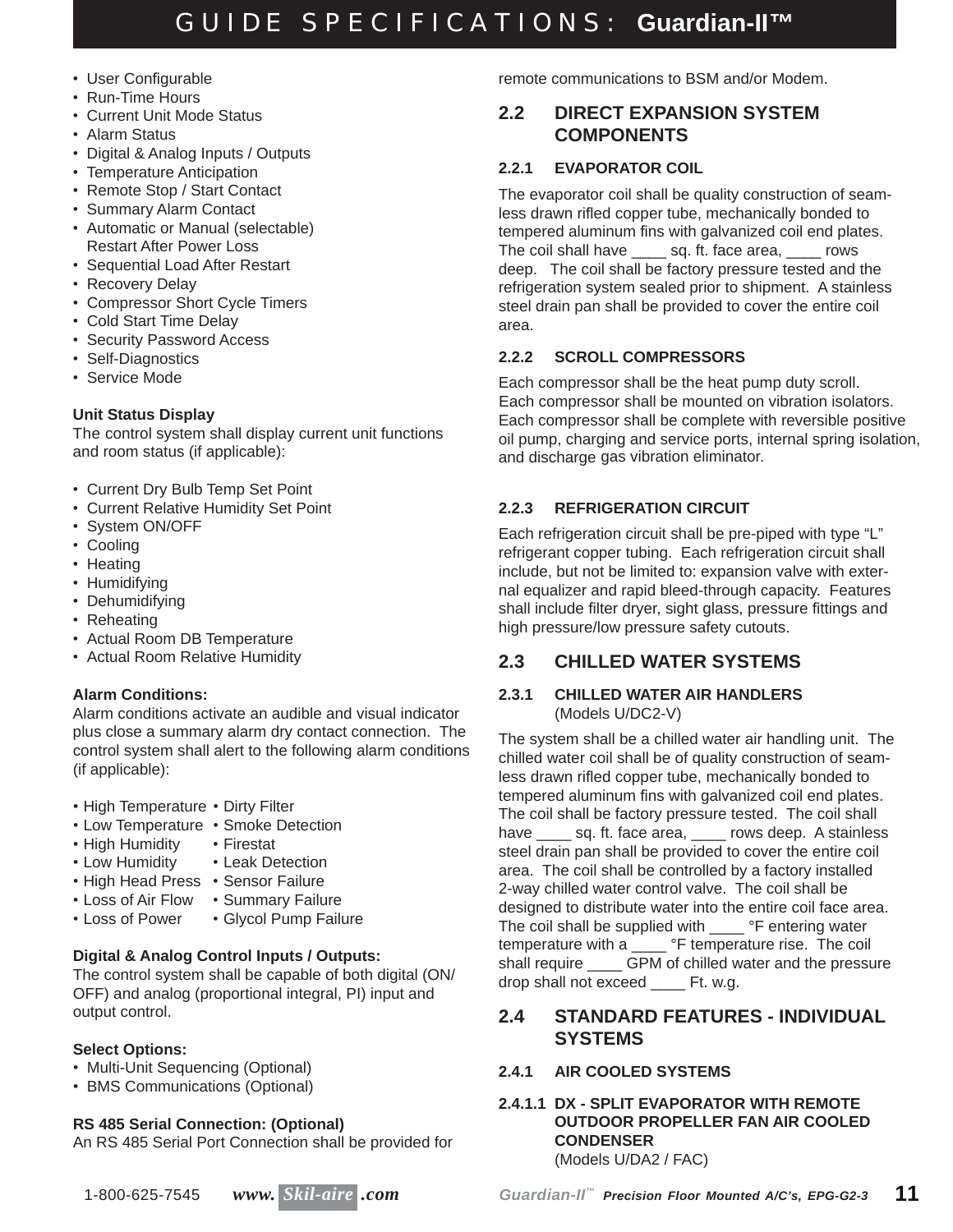The system shall be a split system with indoor vertical floor mounted evaporator unit and remote outdoor propeller fan condenser. The indoor evaporator section shall include, but not be limited to: evaporator coil, stainless steel condensate drain pan, adjustable belt-driven blower, blower motor, thermal expansion valve with external equalizer, heat pump duty compressors, refrigerant service valves, refrigerant sight glass / moisture indicator, filter drier, 24 volt terminal connection and 4" filters. The remote propeller fan condenser shall include, but not be limited to: condenser coil rated for 95°F ambient, low rpm direct driven propeller fans and low ambient controls. The evaporator and condenser sections shall ship with a dry-nitrogen holding charge ready for field refrigerant (R22) charging.

# **2.4.2 WATER COOLED SYSTEMS**

#### **2.4.2.1 WATER COOLED, SELF-CONTAINED** (U/DW2-V models)

The system shall be self-contained vertical floor mounted air conditioner with integral factory installed water cooled condensing unit. Water cooled systems shall have coaxial, counter flow liquid condensers with adjustable 2-way water regulating valves per circuit to maintain head pressure with condenser water flow. The unit shall require \_\_\_\_\_ GPM of \_\_\_ °F water and have a maximum pressure drop of \_\_\_ Ft. w.g.

# **2.4.3 GLYCOL COOLED SYSTEMS**

#### **2.4.3.1 GLYCOL COOLED, SELF-CONTAINED** (U/DG2-V models)

The system shall be self-contained vertical floor mounted air conditioner with integral factory installed glycol cooled condensing unit. Glycol cooled systems shall have coaxial, counter flow liquid condensers with adjustable 2-way glycol regulating valves to maintain head pressure with condenser glycol flow. The unit shall require GPM of \_\_\_ °F glycol and have a maximum pressure drop of \_\_\_ Ft. w.g.

# **2.4.3.2 DRY COOLER & SIMPLEX PUMP PACKAGE** (FCPP models)

The drycooler shall be complete with field mounted expansion tank and aquastat to control fan motor operation. The coil shall have seamless copper tubes bonded to aluminum fins for high transfer efficiency. The motor(s) shall have permanently lubricated bearings with inherent overload protection on 1 Phase motors and three coil overloads on 3 Phase motors.

The pump package shall include controls to operate the drycooler and the pump. The pump package shall be enclosed in a weatherproof housing. The pump shall be rated for \_\_\_\_\_ GPM at \_\_\_\_ Ft. of head, and operate on  $volt$ ,  $PH$ , 60 Hz.

# **2.5 OPTIONS**

# **2.5.1 AIR COOLED CONDENSER - LOW AMBIENT CONTROL**

# **2.5.1.1 0°F AMBIENT - FAN CYCLING**

Condenser fan cycling controls shall be factory installed to allow for low ambient condenser operation to 0°F minimum air temperature.

# **2.5.1.2 -20°F VARIABLE SPEED FAN**

Variable speed head pressure controls shall be factory installed to allow for low ambient condenser operation to a -20°F minimum air temperature. Compressor crankcase heater and cold start time delay relay shall also be factory installed with -20°F low ambient control option.

# **2.5.1.3 -30°F FLOODED CONDENSER**

A flooded condenser system shall be provided to allow for low ambient condenser operation to -30°F. The flooded system shall included a factory installed liquid refrigerant receivers and head pressure control valves. Compressor crankcase heaters and cold start time delay relays shall also be factory installed with -30°F low ambient control option.

# **2.5.2 WATER / GLYCOL COOLED - HEAD PRESSURE CONTROL VALVES**

#### **2.5.2.1 3-WAY WATER / GLYCOL HEAD PRES-SURE**

# **CONTROL VALVES**

Each refrigerant circuit's head pressure shall be controlled by a factory provided 3-way water/glycol regulating valve rated for 150 psig w.w.p.

# **2.5.2.2 350 PSI HIGH PRESSURE - WATER/GLYCOL HEAD PRESSURE CONTROL VALVES**

Each refrigerant circuit's head pressure shall be controlled by a factory provided high pressure rated \_\_\_\_ (2 or 3) -way water/glycol regulating valve rated for 350 psig w.w.p.

# **2.5.3 STEAM GENERATING HUMIDIFIER (Standard)**

The humidification system shall be an electrode canister type, complete with fill valve, drain valve, adjustable humidity output, and automatic flush cycle. Humidification shall be in the coil bypass to provide maximum humidification efficiency. The humidifier shall be producing  $\ln$ lbs/hr.

# **2.5.4 REHEAT OPTIONS**

# **2.5.4.1 ELECTRIC REHEAT (Standard)**

The electric reheat shall be a factory installed low watt